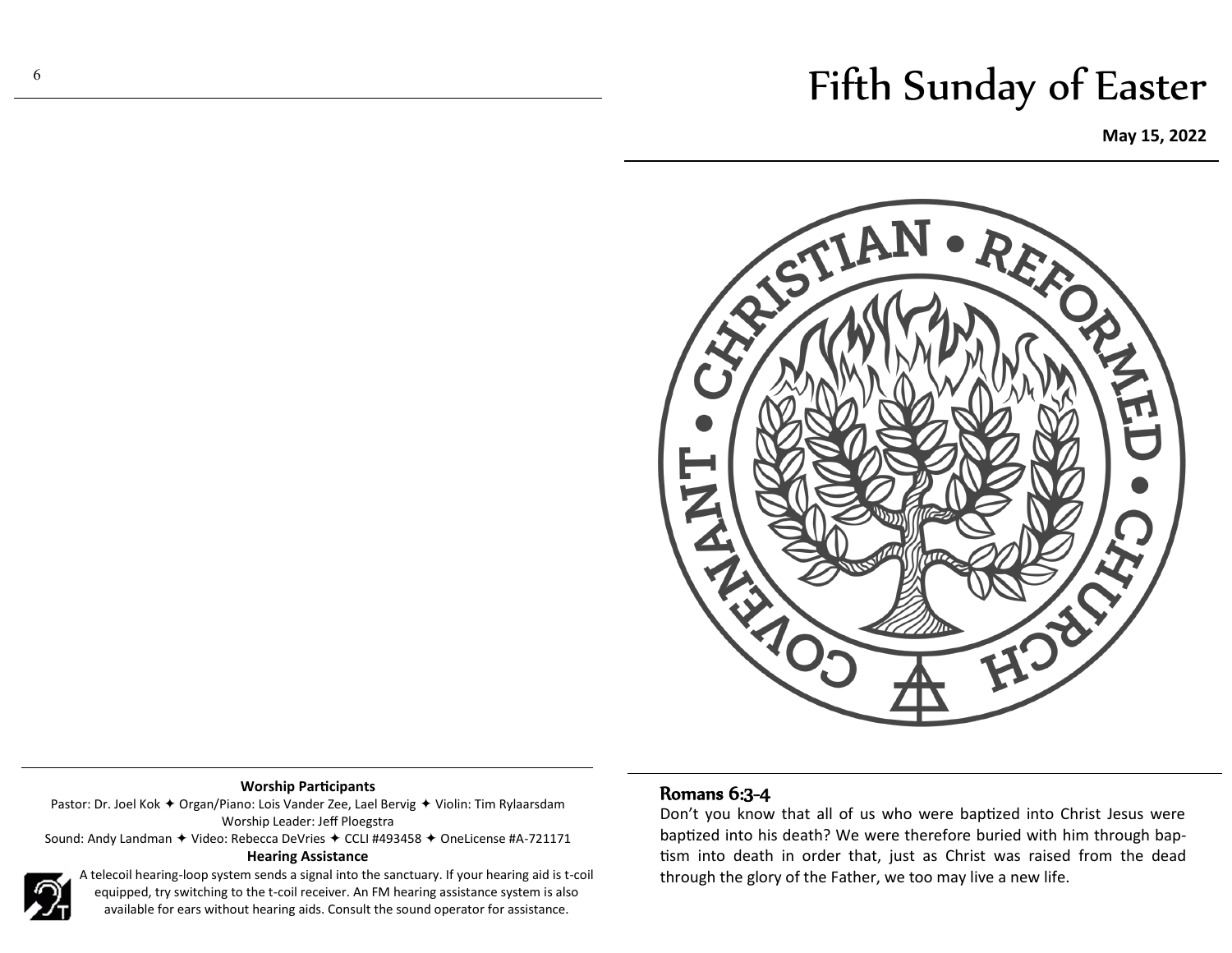2

| Gathering                                                                                                                                                                                                                                                                                                                                                                                                                                                                   |                   | <b>Sending</b>                                                                                                                                                                                                                                                                                                                                                   |                 |
|-----------------------------------------------------------------------------------------------------------------------------------------------------------------------------------------------------------------------------------------------------------------------------------------------------------------------------------------------------------------------------------------------------------------------------------------------------------------------------|-------------------|------------------------------------------------------------------------------------------------------------------------------------------------------------------------------------------------------------------------------------------------------------------------------------------------------------------------------------------------------------------|-----------------|
| Welcome                                                                                                                                                                                                                                                                                                                                                                                                                                                                     |                   | *Benediction                                                                                                                                                                                                                                                                                                                                                     |                 |
| *Call to Worship (based on Psalm 148)<br>Come, praise the eternal God!                                                                                                                                                                                                                                                                                                                                                                                                      |                   | *Closing Song: "We Know that Christ Is Raised"                                                                                                                                                                                                                                                                                                                   | <b>LUYH 795</b> |
| All you in the heavens, angels above-praise God!<br>Sun, moon, and stars in the sky-praise God!<br>Dolphins and whales, fish in the sea-praise God!<br>Lightning and thunder, snow and rain-praise God!<br>Mountains and hills, desert and prairie-praise God!<br>Fruit trees and cedars, flowers and herbs-praise God!<br>Kings and presidents, prime ministers and judges-praise God!<br>Men and women, young and old-praise God!<br>Let them all praise the name of God! |                   | Offering our gifts is an important part of our response to God - connecting our worship with<br>a life of discipleship—and is a way to participate in the ministry of Covenant CRC here in<br>this building and around the world. Offering boxes are located at the entrances to the sanc-<br>tuary, or check your bulletin announcements for more ways to give. |                 |
| *Song of Praise: "Let All Creation's Wonders"                                                                                                                                                                                                                                                                                                                                                                                                                               | <b>LUYH 555</b>   |                                                                                                                                                                                                                                                                                                                                                                  |                 |
| *God Greets Us, We Greet One Another                                                                                                                                                                                                                                                                                                                                                                                                                                        |                   |                                                                                                                                                                                                                                                                                                                                                                  |                 |
| *Song: "Oh for a Thousand Tongues to Sing"                                                                                                                                                                                                                                                                                                                                                                                                                                  | LUYH 590: 1,2,4,8 |                                                                                                                                                                                                                                                                                                                                                                  |                 |

# Reconciliation, Renewal, & Remembrance

## Prayer of Confession

Assurance of Pardon: Friends, hear this good news! Though we are unworthy, we are granted God's favor in Jesus Christ, and we are baptized into the church of his beloved Son. Friends, believe this good news! **In Jesus Christ we are forgiven!**

God's Invitation and the Promises in Baptism Brothers and sisters, do you, the people of the Lord, promise to receive Lincoln in love, pray for him, help instruct him in the faith, and encourage and sustain him in the fellowship of believers? Brothers and sisters, what is your answer? **We do, God helping us.**